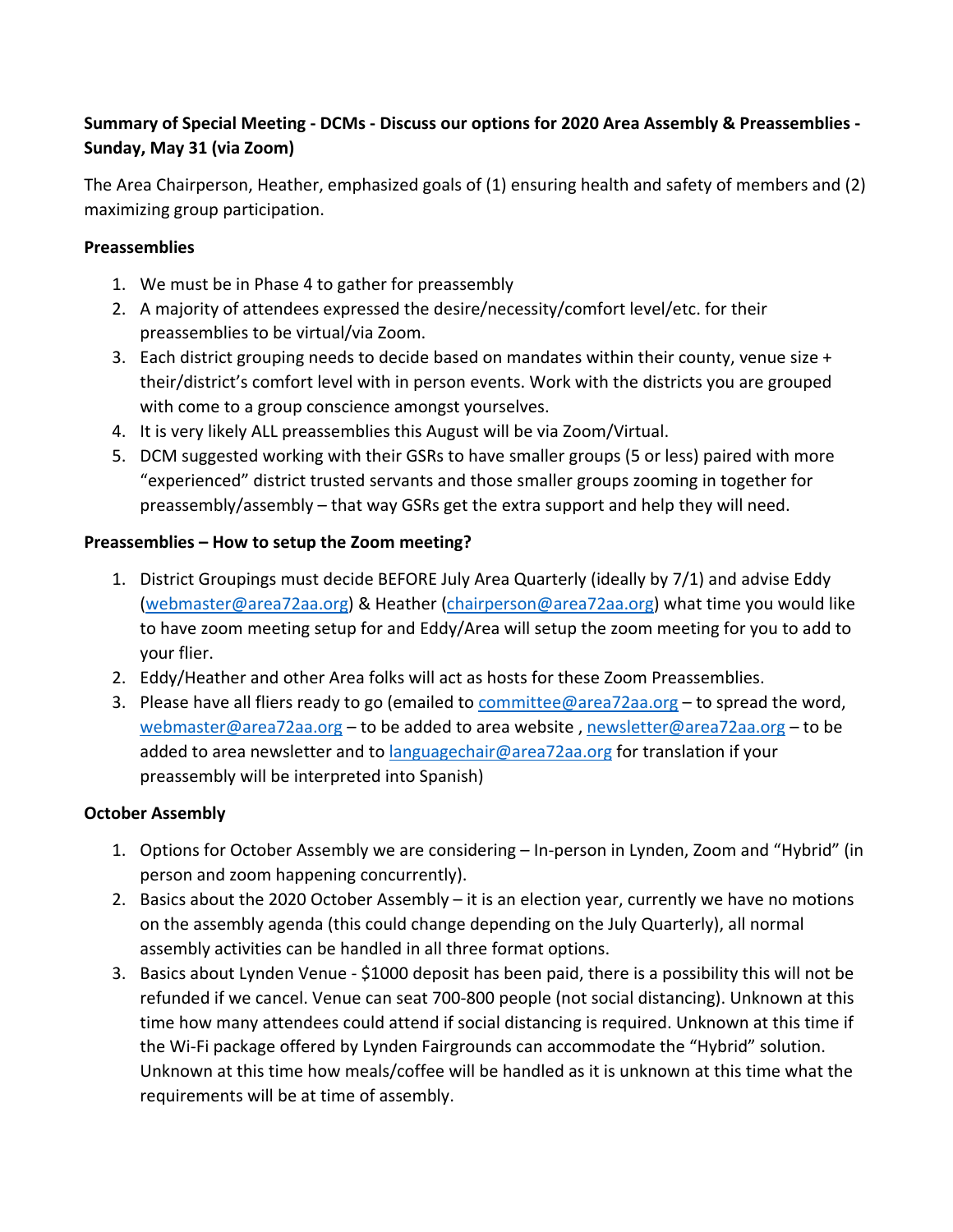- 4. We must be in Phase 4 to gather for assembly.
- 5. Concerns/Comments raised:
	- a. Whatcom County will likely be in Phase 4 before the higher population counties. Should we be asking ourselves how responsible is it of our Area to bring 700-800 people into Whatcom County – a majority from King & Pierce Counties – at this time?
	- b. Even if we are in Phase 4 near assembly date, it doesn't mean that if there is an outbreak in Whatcom County that they could move back down to a lower Phase.
	- c. There are a number of potential attendees who have underlying health concerns. We will likely lose many attendees because of this.
	- d. Microphones those hold bacteria –if meeting in person, how do we protect ourselves?
	- e. Don't want to be in a room full of people I can't hug or sit near.
	- f. Hybrid options like giving people the option, but concerns about equal participation/experience for those in person v. via Zoom.
	- g. Finances of course money should never be the only reason decisions are made… a number of groups/districts have seen  $7<sup>th</sup>$  tradition contributions decline or even cease in the past few months. Zero cost to attendees for Zoom option.
- 6. Took a poll of the 78 attendees on the zoom meeting. 63% said they WOULD NOT attend an inperson assembly, 37% said they WOULD attend an in-person assembly.
- 7. Asking all those who would normally attend the assembly Area Committee (Area Appointed & Electeds, DCMs/Alternates, GSRs/Alternates, Past Delegates) as well as interested AA members who attend because they can and want to  $-$  to answer a couple questions in our online questionnaire by July 20<sup>th</sup>.
	- a. English Version:<https://area72aa.org/assembly-questionnaire-english/>
	- b. Spanish Version:<https://area72aa.org/cuestionario-de-la-asamblea-espanol/>
- 8. Decision will be made by July 27<sup>th</sup> what format October Area Assembly will be in.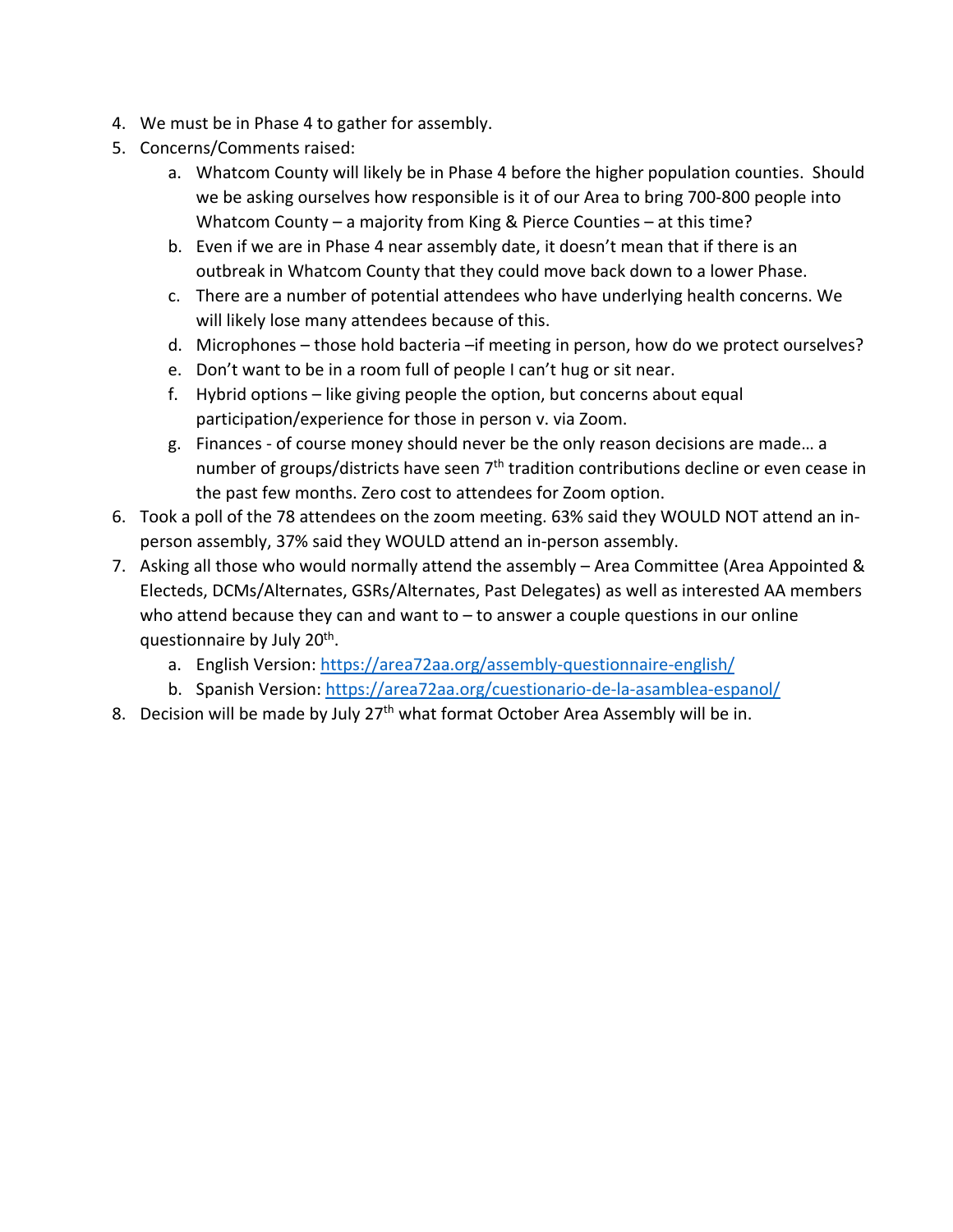# **Washington's Safe Start 4 Phase Plan published May 1, 2020**

\*\*\*Please note, this is still an evolving plan and will likely continue to change as Washington opens back up.

| <b>WASHINGTON'S PHASED APPROACH</b><br>Modifying Physical Distancing Measures as we Reopen the State |                                                                                                                                                                                                                     |                                                                                                                                                                                                                                                                                                                                                                                                                                                           |                                                                                                                                                                                                                                                                                                                                                                                                        |                                                                                                                                                                                 |  |  |
|------------------------------------------------------------------------------------------------------|---------------------------------------------------------------------------------------------------------------------------------------------------------------------------------------------------------------------|-----------------------------------------------------------------------------------------------------------------------------------------------------------------------------------------------------------------------------------------------------------------------------------------------------------------------------------------------------------------------------------------------------------------------------------------------------------|--------------------------------------------------------------------------------------------------------------------------------------------------------------------------------------------------------------------------------------------------------------------------------------------------------------------------------------------------------------------------------------------------------|---------------------------------------------------------------------------------------------------------------------------------------------------------------------------------|--|--|
|                                                                                                      | <b>Phase 1</b>                                                                                                                                                                                                      | 2<br>Phase 2                                                                                                                                                                                                                                                                                                                                                                                                                                              | Phase 3                                                                                                                                                                                                                                                                                                                                                                                                | Phase 4                                                                                                                                                                         |  |  |
| High-Risk<br>Populations*                                                                            | Continue to Stay Home, Stay Healthy                                                                                                                                                                                 | Continue to Stay Home, Stay Healthy                                                                                                                                                                                                                                                                                                                                                                                                                       | Continue to Stay Home, Stay Healthy                                                                                                                                                                                                                                                                                                                                                                    | <b>Resume public interactions.</b><br>with physical distancing                                                                                                                  |  |  |
| <b>Recreation</b>                                                                                    | Some outdoor recreation<br>(hunting, fishing, golf, boating, hiking)                                                                                                                                                | Outdoor recreation involving 5 or fewer<br>people outside your household<br>(camping, beaches, etc.)                                                                                                                                                                                                                                                                                                                                                      | - Outdoor group rec. sports activities<br>(50 or fewer people)<br>- Recreational facilities at <50% capacity<br>(gyms, public pools, etc.)<br>- Professional sports without audience<br>participation (horseracing, baseball, etc.)                                                                                                                                                                    | <b>Resume all recreational activity</b>                                                                                                                                         |  |  |
| Gatherings<br>(social, spiritual)                                                                    | - None<br>- Drive-in spiritual service with<br>one household per vehicle                                                                                                                                            | Gather with no more than 5 people<br>outside your household per week                                                                                                                                                                                                                                                                                                                                                                                      | Allow gatherings with no more than<br>50 people                                                                                                                                                                                                                                                                                                                                                        | Allow gatherings with >50 people                                                                                                                                                |  |  |
| Travel                                                                                               | <b>Essential travel and limited non-essential</b><br>travel for Phase I permissible activities                                                                                                                      | <b>Essential travel and limited non-essential</b><br>travel for Phase I & II permissible activities                                                                                                                                                                                                                                                                                                                                                       | Resume non-essential travel                                                                                                                                                                                                                                                                                                                                                                            | Continue non-essential travel                                                                                                                                                   |  |  |
| Business/<br><b>Employers</b>                                                                        | - Essential businesses open<br>- Existing construction that meets<br>agreed upon criteria<br>- Landscaping<br>- Auto/RV/boat/ORV sales<br>- Retail (curb-side pick-up orders only)<br>- Car washes<br>- Pet walkers | - Remaining manufacturing<br>- Additional construction phases<br>- In-home/domestic services<br>(nannies, housecleaning, etc.)<br>- Retail (in-store purchases allowed<br>with restrictions)<br>- Real estate<br>- Professional services/office-based<br>businesses (telework remains strongly<br>encouraged)<br>Hair and nail salons/barbers<br>- Pet grooming<br>Restaurants/taverns <50% capacity table<br>size no larger than 5 (no bar-area seating) | - Restaurants/taverns <75% capacity/<br>table size no larger than 10<br>- Bar areas in restuarant/taverns at<br><25% capacity<br>- Movie theaters at <50% capacity<br>- Customer-facing government services<br>(telework remains strongly encouraged)<br>- Libraries<br>- Museums<br>- All other business activities not yet<br>listed except for nightclubs and events<br>with greater than 50 people | - Nightclubs<br>- Concert venues<br>- Large sporting events<br>- Resume unrestricted staffing of worksites.<br>but continue to practice physical<br>distancing and good hygiene |  |  |

\* ligh-mix maximation are currently defined by CD as persons of your of a production and interpreted a last width that conditions including media to the discussion of the discussion of the conditions, and proper with liver